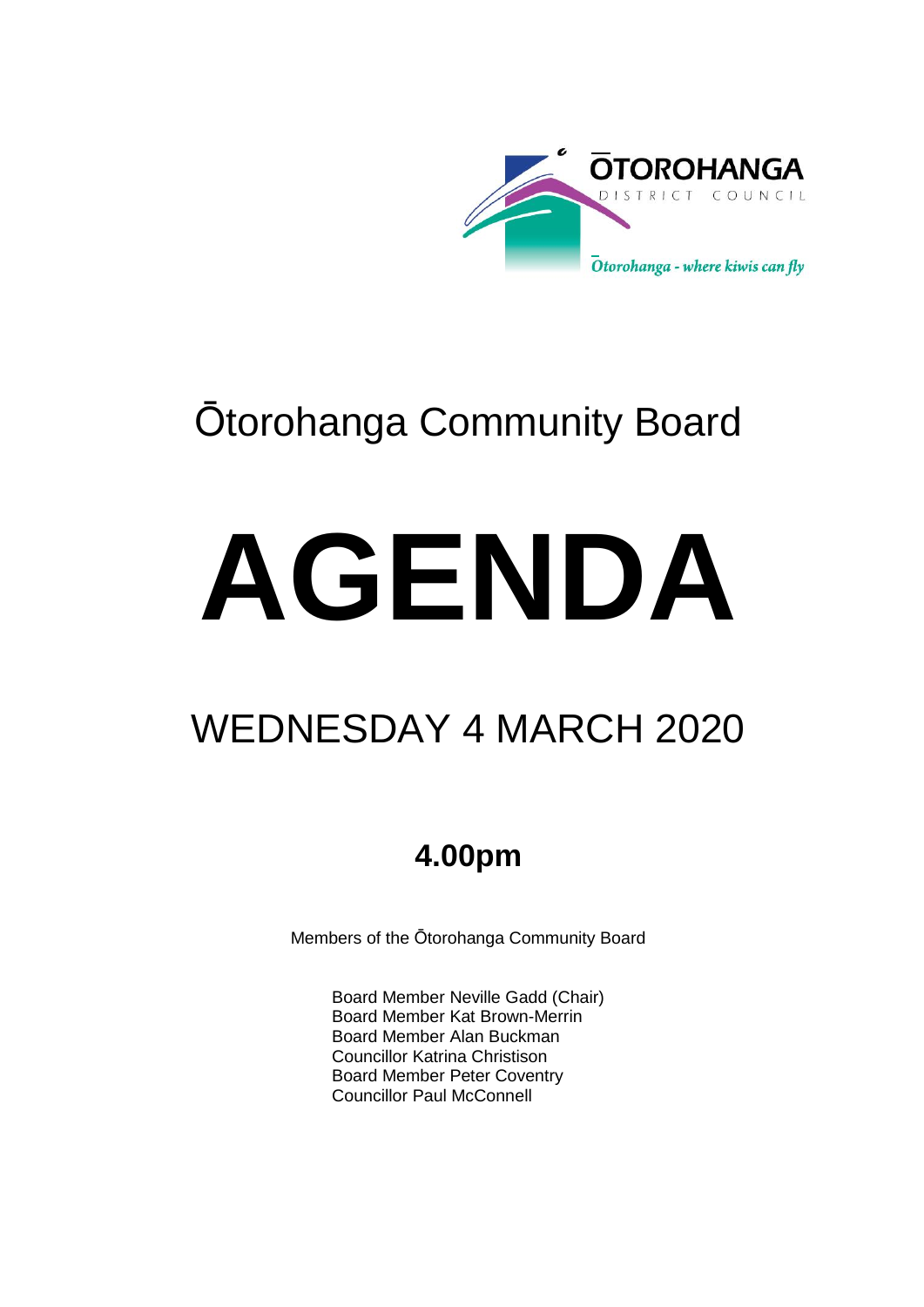### **ŌTOROHANGA COMMUNITY BOARD**

#### **WEDNESDAY 4 MARCH 2020**

Notice is hereby given that an Ordinary meeting of the Ōtorohanga Community Board will be held in the Council Chambers, 17 Maniapoto Street, Ōtorohanga on Wednesday 4 March 2020 commencing at 4pm.

28 February 2020

**Tanya Winter CHIEF EXECUTIVE**

**AGENDA**

**ORDER OF BUSINESS: PAGE**

**PRESENT**

**IN ATTENDANCE**

**APOLOGIES**

**DECLARATION OF INTEREST**

**PUBLIC FORUM**

**CONFIRMATION OF MINUTES – 4 FEBRUARY 2020**

#### **REPORTS**

| <b>ITEM 18</b> | <b>CHAIRPERSONS REPORT - VERBAL</b>                                  |    |
|----------------|----------------------------------------------------------------------|----|
| <b>ITEM 19</b> | CHIEF EXECUTIVE REPORT 17 DECEMBER 2019 - 17 FEBRUARY 2020           |    |
| <b>ITEM 20</b> | <b>GOVERNANCE DELEGATIONS TO OTOROHANGA COMMUNITY BOARD</b>          | 3  |
| <b>ITEM 21</b> | UPDATE ON THE OTOROHANGA COMMUNITY BOARD WALK AROUND OTOROHANGA      | 7  |
| ITEM 22        | <b>ROUTINE DISTRICT LIBRARY REPORT</b>                               | 8  |
| <b>ITEM 23</b> | <b>ROUTINE COMMUNITY &amp; ECONOMIC DEVELOPMENT MANAGER'S REPORT</b> | 11 |
|                | <b>BOARD MEMBER UPDATE</b>                                           | 13 |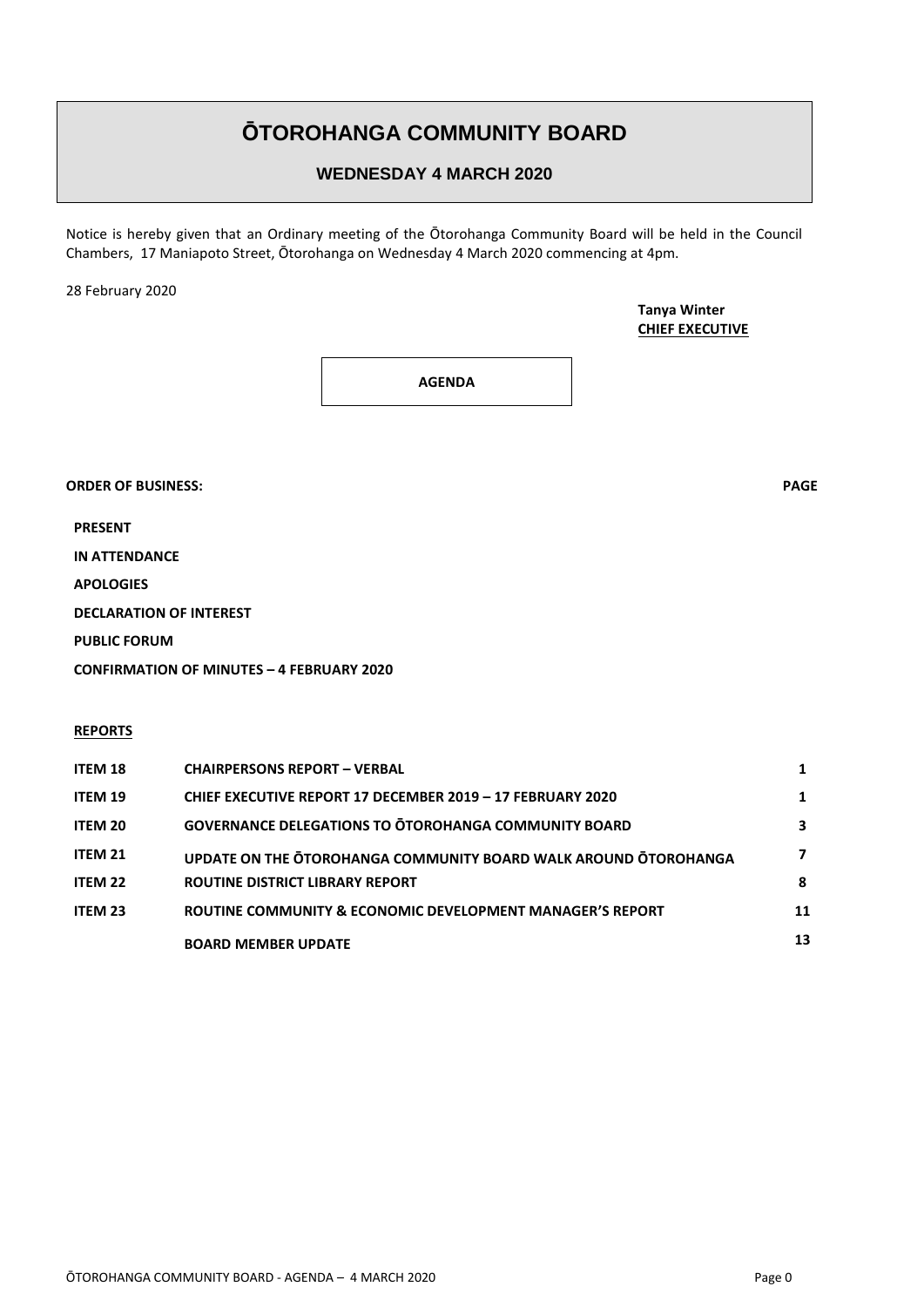## **ITEM 18 CHAIRPERSONS REPORT – VERBAL ITEM 19 CHIEF EXECUTIVE REPORT 17 DECEMBER 2019 – 17 FEBRUARY 2020 TO: CHAIRPERSON AND MEMBERS ŌTOROHANGA COMMUNITY BOARD FROM: CHIEF EXECUTIVE DATE: 4 MARCH 2020**

**Relevant Community Outcomes**

- Ensure services and facilities meet the needs of the Community
- Foster an involved and engaged Community

#### **Executive Summary**

The purpose of this report is to inform Council of the key focus areas for the Chief Executive in the last month. This is the first report for the new calendar year 2020.

#### **Recommendation**

It is recommended that the report is received.

#### **1. Health, Safety and Wellbeing**

#### **Looking Back:**

- There continues to be growing engagement around health, safety and wellbeing matters across Council, with significant engagement by the new HSW committee members.

- One event was recorded between December 2019 and January 2020. This related to a staff member being exposed to a wasp nest. There are no outstanding corrective/preventative actions relating to this event.

- The Water Services risk register is currently being reviewed by staff

- Council's first ever First Day Back initiative was held in January. The themes were around sun smart, healthy eating and regaining "match" fitness. All staff attended the introductory session with approximately 15 attending sessions throughout the day. Feedback has been positive.

- E-road (monitored GPS) has been upgraded in all vehicles. An improvement has already been seen in driver behaviour.

- The H,S&W Advisor is attending Waikato LASS H&S Managers meetings to share information and collaborate on regional H&S initiatives.

#### **Looking Forward:**

- It is the intention that site safety inspection requirements will be introduced across the whole organisation, not just on our contractors but also our operational staff.

- A focus on the water treatment plants compliance:

- An approved fire evacuation scheme to comply with the Fire Safety and Evacuation of Buildings Regulations 2006 due to the quantity of chlorine gas stored onsite.
- Hazardous substances including emergency evacuation
- Quarterly vehicle inspections have been put in place for staff who are assigned a council vehicle.
- A Mental Health in the Workplace workshop is being held in February 2020.

#### **2. CouncilMARK**

As elected members are aware, this year we have signed up for a programme that is offered through Local Government NZ called CouncilMARK. This programme will provide us with a structured framework against which we will assess our current performance across a range of areas. It will help us identify our strengths and where improvements can be made, and help us focus on how and where we could be spending our time wisely to get the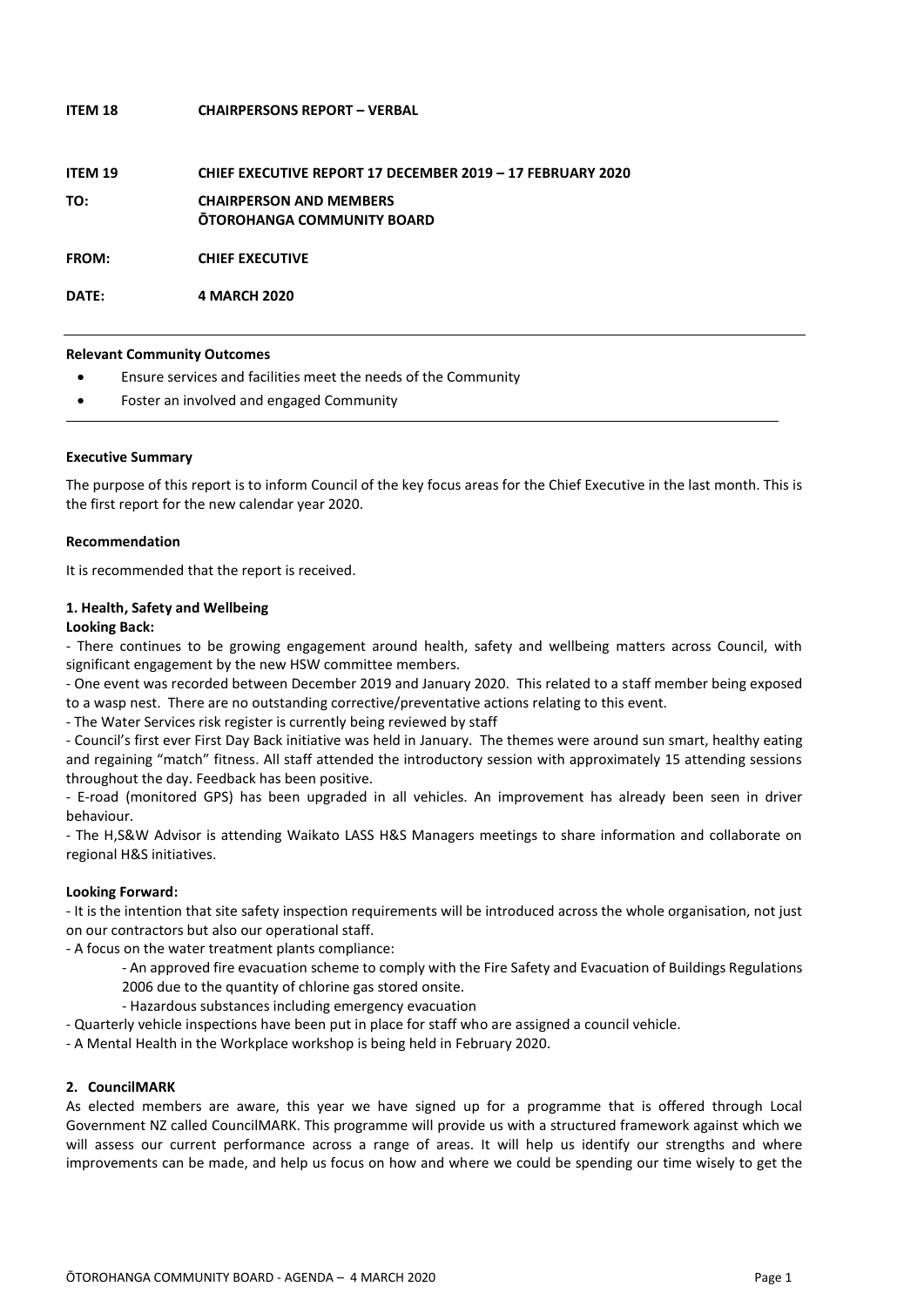"best bang for our (and ultimately the community's) buck". Our current vision is to be the best small rural council in New Zealand. This programme is all about continuous improvement and helping us to get there.

One of two key elements to CouncilMARK is the self-assessment that we are required to complete. A number of staff will be involved in contributing to that. The second element is the external assessment. In May we will have two assessors visit us for two days to talk to elected members, staff, and some members of our community in order to verify what we have included in our self-assessment.

Brendan O'Callaghan has taken on the role of Project Manager for CouncilMARK, and he will report to me as Project Sponsor. You can find more information here<https://www.lgnz.co.nz/about-councilmark/>

#### **3. Long Term Plan 2021**

I am delighted to report that we have attracted a number of high quality applicants for the role of Strategic Planner and we are now in the final stages of recruitment. In the mean time we reached out across our networks and were fortunate enough to secure Ross McNeill on an interim part-time basis to kick start our LTP process. We have done that so that we keep the momentum going and get some key pieces of work underway. Ross has already met with the Project Team, and drafted a scoping document and timeline for the LTP process. Until late 2019 Ross was Chief Executive of Rangitikei District Council. Prior to that he was Group Manager Policy and Strategy and Deputy CE at Waipa District Council. Ross is currently residing in Hamilton, so he knows the Waikato well and is ideally located to help us with this work. Ross will be reporting to Graham Bunn as will the Strategic Planner when they are on board.

#### **4. Waikato Mayoral Forum Retreat**

In my role as Chair of the Waikato CE Forum I have been working with Mayor Allan Sanson who is Chair of the Waikato Mayoral Forum to put together the region's first post-election Mayoral Retreat. This will take place 20-21 February and will be externally facilitated to ensure that everyone is able to participate. The aim of the retreat is to encourage a whole of region approach to the issues we face in common, to agree on the key regional priorities for the next three years, and to formulate a workplan that the CE Forum can support. This is an exciting opportunity for the Waikato to position itself as a key player in the national economy and to lead the way on a range of innovative responses to our key challenges.

#### **5. Other Meetings/Activities**

With Christmas and the birth of my first mokopuna in January most of December/January was spent away from the office on leave. I would like to thank Council and my staff for being so supportive while I took time off with my family. Aside from this most of my meetings have been in-house with staff preparing for the year ahead. In February I have attended:

- Pamela Peters re. six month performance review
- Waikeria Prison monthly meeting
- SOLGM Strategy Day
- Speed management briefing
- Ōtorohanga Community Board meeting
- Stopbank leases
- Hamilton-Waikato Tourism re. sealing Raglan Rd
- Rural Water Scheme Committee workshop

Tanya Winter **CHIEF EXECUTIVE**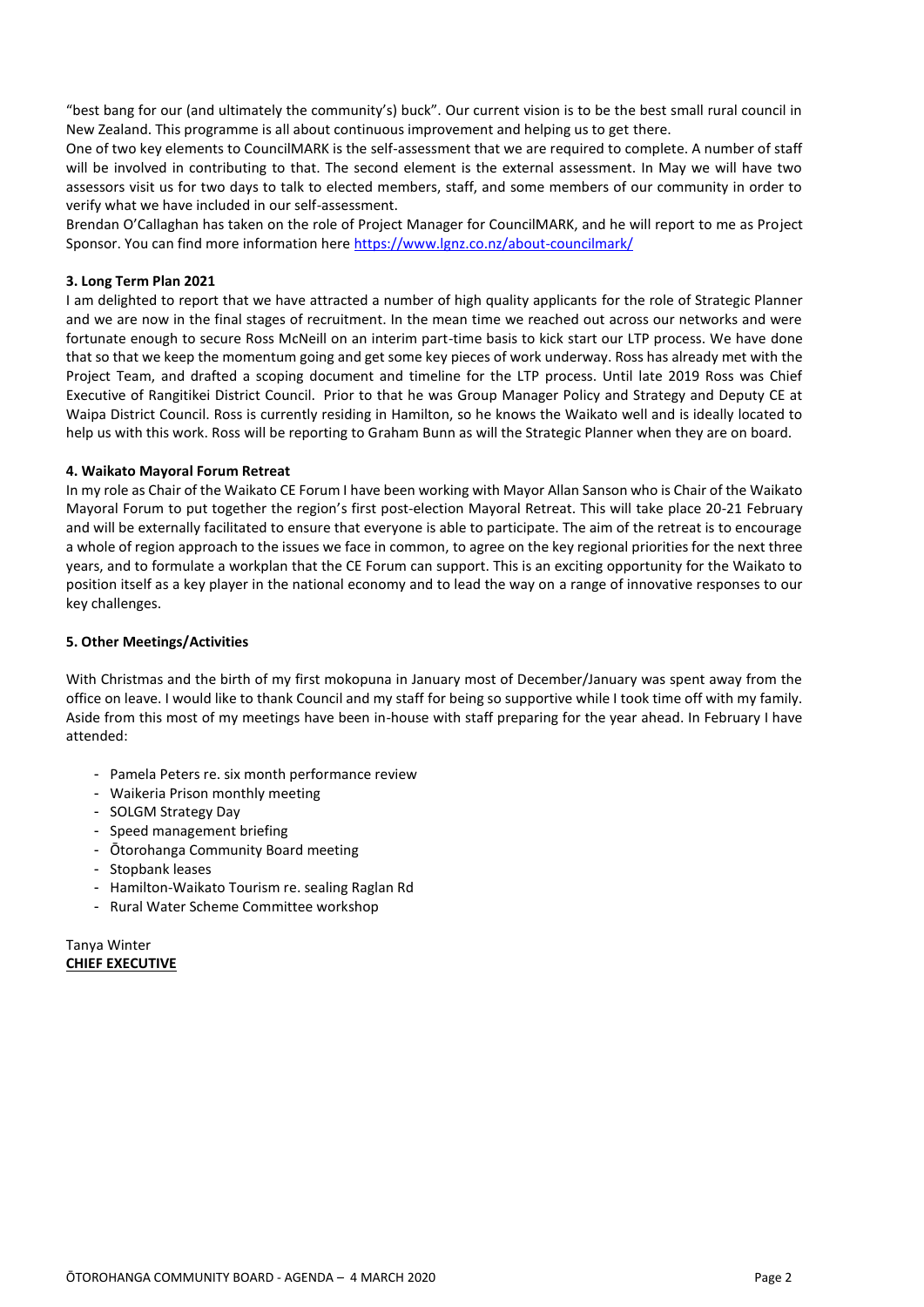#### **ITEM 20 GOVERNANCE DELEGATIONS TO ŌTOROHANGA COMMUNITY BOARD**

**TO: CHAIRPERSON AND MEMBERS ŌTOROHANGA COMMUNITY BOARD**

**FROM: GROUP MANAGER CORPORATE**

**DATE: 4 MARCH 2020**

#### **Relevant Community Outcomes**

Foster an involved and engaged Community

#### **Executive Summary**

The Local Government Act 2002 (LGA) allows Council to delegate to other subordinate bodies authority to exercise Council's responsibilities, duties or powers on its behalf.

#### **Recommendation**

It is recommended that:

- The Ōtorohanga Community Board recommends to Council that The Terms of Reference for Governance delegations to the Ōtorohanga Community Board are approved.

#### **Background**

Councils delegations to subordinate bodies, forms part of the Delegations Manual which is currently under review.

Delegation is the transfer of a duty or power to act on behalf of another, including the authority that the person or body making the decision would themselves have had in carrying out that duty or exercising that power.

These delegations promote effective and expeditious decision-making. Delegations avoid administrative delays and inefficiencies that might occur if all matters were referred to Council.

#### **Current Situation**

Governance delegations to subordinate bodies can only be given by Council Resolution and this has to be passed in order to give them the authority to exercise Council's responsibilities, duties or powers on its behalf.

Council and both Community Boards have reviewed the delegations to the Community Boards through a number of workshops and the proposed Terms of Reference reflect those changes. Separate Terms of Reference are yet to be developed regarding the Power to Act in relation to Reserve Funds and also the Community Board Discretionary Fund. These will be developed in conjunction with the two Community Boards.

The proposed delegations to the Community Boards were due to be confirmed at the Council Meeting of 18<sup>th</sup> February, but this was withdrawn to allow further consideration by the Community Boards.

#### **Options**

There are two options available to the Ōtorohanga Community Board.

- 1) That the Ōtorohanga Community Board accepts the Governance delegations to the Board as contained in the Terms of Reference.
- 2) That the Ōtorohanga Community Board doesn't accept the Governance delegations to the Board as contained in the Terms of Reference.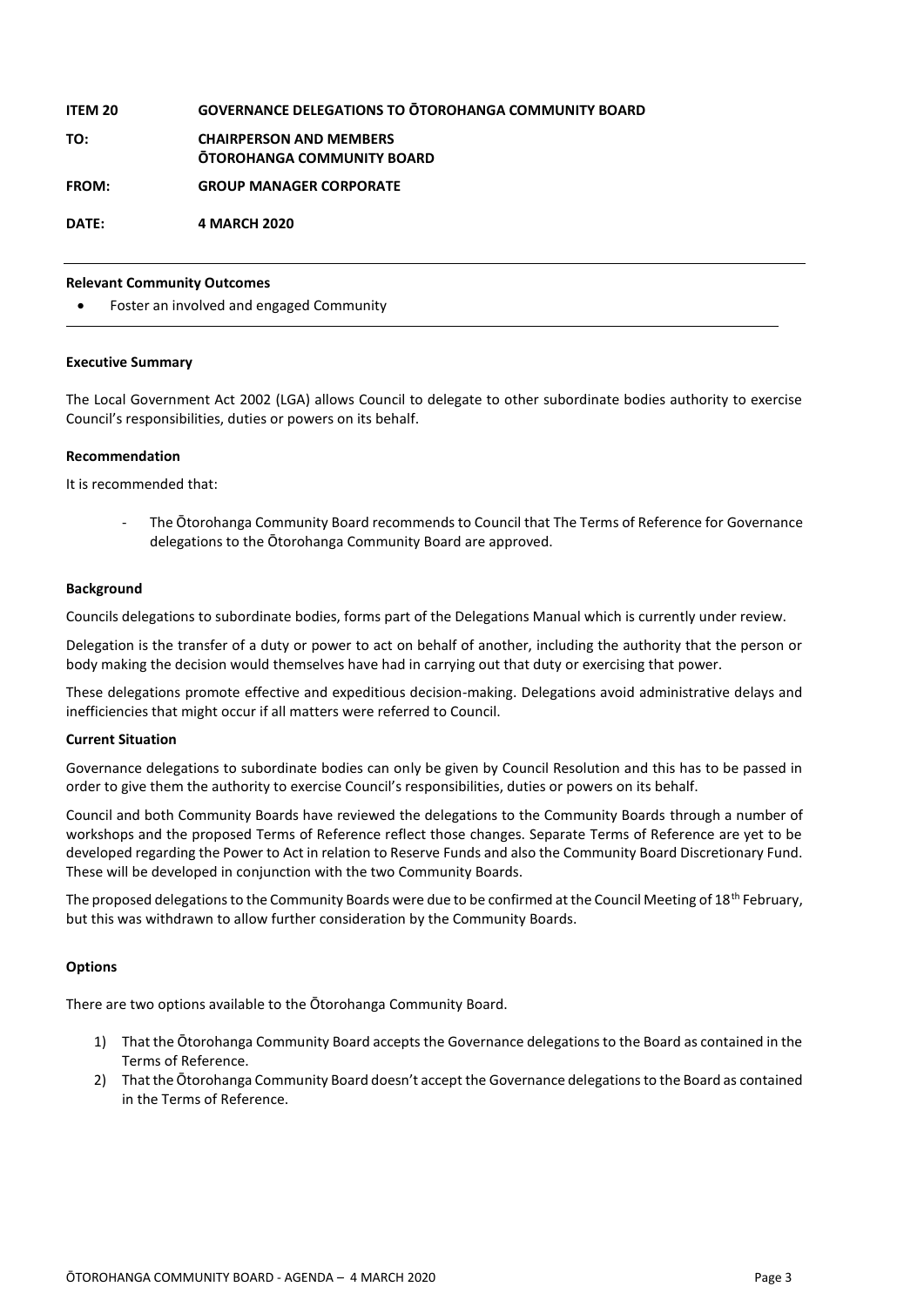#### **Assessment of Options**

The proposed delegations have been reviewed by Council and the Community Boards through a number of workshops. If there are no specific delegations in place, then the Community Board would operate as per the roles set out in Section 52 of the Local Government Act.

S52 Local Government Act 2002

- 1) Represent, and act as an advocate for, the interest of the community
- 2) Consider and report on all matters referred to it by the territorial authority, or any matter of interest or concern to the community board.
- 3) Maintain an overview of services provided by the territorial authority within the community
- 4) Prepare an annual submission to the territorial authority for expenditure within the community
- 5) Communicate with community organisations and special interest groups within the community
- 6) Undertake any other responsibilities that are delegated to it by the territorial authority

#### **Preferred Option and Reason**

The preferred option is option 1, That the Ōtorohanga Community Board accepts the Governance delegations to the Board as contained in the Terms of Reference. This aligns with the establishment of those committees and the purpose for their existence.

#### Graham Bunn **GROUP MANAGER CORPORATE**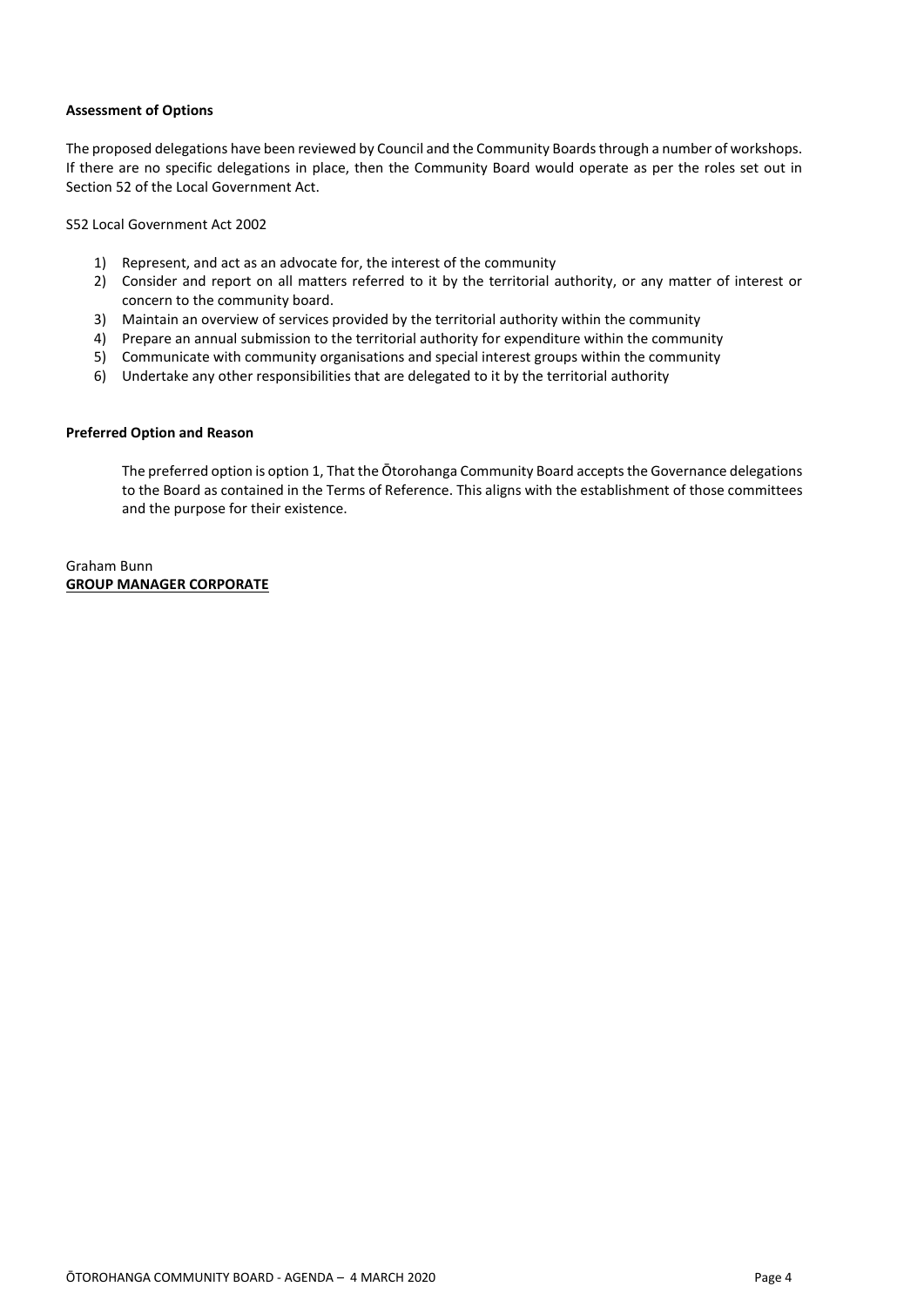#### **TERMS OF REFERENCE FOR THE**

#### **KAWHIA AND ŌTOROHANGA COMMUNITY BOARD**

#### **FOR THE 2019-22 TRIENNIUM**

#### **1. ESTABLISHMENT**

The Community Boards are a separate entity to the Council. The role of a Community Board is set out in Section 52 of the Local Government Act 2002. The Council is authorised to delegate powers to the Community Boards. Council has made the following specific delegations, to be exercised in accordance with Council policy.

For the avoidance of doubt, nothing in these delegations authorises a Community Board to deal with a matter, in the exercise of delegated authority, in a manner which is conflict with any policy or decision of the Council or any standing committee of the Council in relation to the same matter.

#### **2. MEMBERSHIP**

#### **Ōtorohanga Community Board**

#### **Membership (6 members)**

Chair (elected by the Board) Deputy Chair (elected by the Board) 4 Elected Community Board Members 2 Ward Councillors (appointed by Council)

**Quorum –** 3 members

**Meeting Frequency** – Monthly

**Reports To** – Council

#### **Kawhia Community Board**

#### **Membership (5 members)**

Chair (elected by the Board) Deputy Chair (elected by the Board) 4 Elected Community Board Members (3 from Kawhia Community, 1 from Aotea Community) 1 Ward Councillors (appointed by Council)

**Quorum –** 3 members

**Meeting Frequency** – Monthly

**Reports To** – Council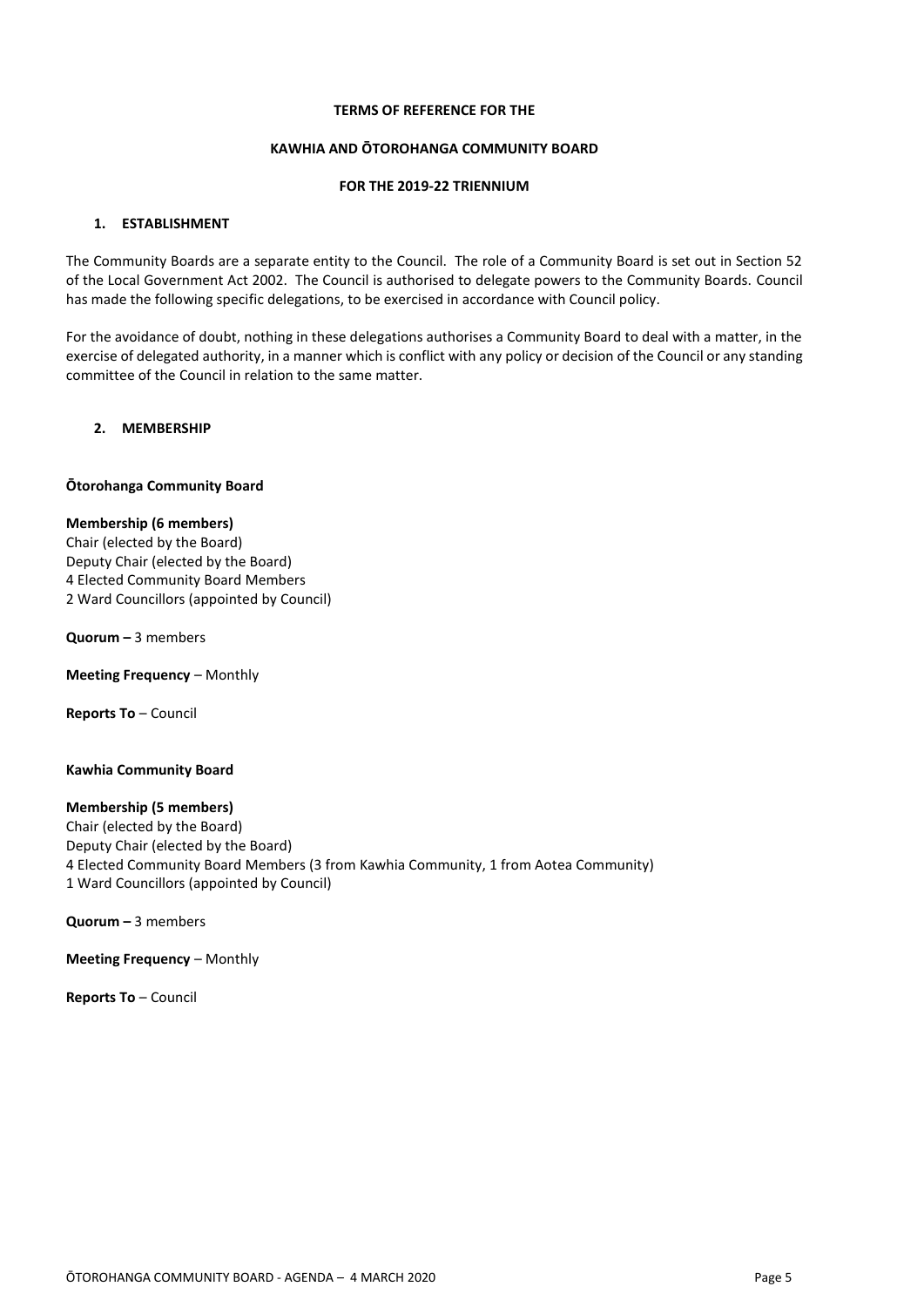#### **3. S.52 LOCAL GOVERNMENT ACT 2002**

- 1. Represent, and act as an advocate for, the interests of its community
- 2. Consider and report on all matters referred to it by the territorial authority, or any matter of interest or concern to the community board
- 3. Maintain an overview of services provided by the territorial authority within the community
- 4. Prepare an annual submission to the territorial authority for expenditure within the community
- 5. Communicate with community organisations and special interest groups within in the community
- 6. Undertake any other responsibilities that are delegated to it by the territorial authority.

#### **4 POWER TO ESTABLISH COMMITTEES AND SUB-COMMITTEES**

**UNDER CLAUSE 30(1) & (2), SCHEDULE 7 OF THE LGA, A COMMUNITY BOARD MAY APPOINT THE COMMITTEES AND SUBCOMMITTEES THAT IT CONSIDERS APPROPRIATE. A COMMITTEE MAY APPOINT THE SUBCOMMITTEES THAT IT CONSIDERS APPROPRIATE, UNLESS IT IS PROHIBITED FROM DOING SO BY THE COMMUNITY BOARD. A COMMITTEE OR SUBCOMMITTEE IS, UNLESS A COMMUNITY BOARD RESOLVES OTHERWISE, DISCHARGED WHEN MEMBERS ELECTED AT A SUBSEQUENT TRIENNIAL GENERAL ELECTION COME INTO OFFICE.**

Under Clause 31(4), Schedule 7 of the LGA, the members of a committee or subcommittee may be, but are not required to be, elected members of a local authority. A community board or committee may appoint a person who is not a member of the local authority to a committee or subcommittee if, in the opinion of the community board or committee, the person has the skills, attributes or knowledge to assist the committee or subcommittee.

At least one member of a committee must be an elected member of the community board. A staff member of the local authority, in the course of their employment, can be a member of a subcommittee but not a committee.

#### **DELEGATED POWERS General**

- 1. To maintain an overview of services provided by the Council within the Community Board's area.
- 2. To represent, and act as an advocate for, the interests of the community represented.
- 3. To consider and report on all matters referred to the Board by the Council.
- 4. To communicate with community organisations and special interest groups within the community.
- 5. To undertake any other responsibilities that are delegated to it by the Council.
- 6. To appoint a member of the Community Board to organisations approved by the Council from time to time.

#### **POWER TO ACT**

#### **Reserve Funds**

- 1. Full decision-making authority on the use of Reserve Funds in accordance with the Terms of Reference for the fund (note: these need to be developed)
	- a. Ōtorohanga General Reserve Fund (OCB)
	- b. OCB Property Development Reserve (OCB)
	- c. Kawhia Reserve Fund (KCB)

#### **Discretionary Fund**

1. Full decision-making authority on the use of the Board's discretionary fund in accordance with the Terms of Reference for the fund (note: these need to be developed)

#### **POWER TO RECOMMEND**

#### **Long Term Plan/Annual Plan/ Policy Issues**

1. Authority to make a submission to the Long Term Plan/Annual Plan process on activities, service levels and expenditure (including capital works priorities) within the Board's area or to make a submission in relation to any policy matter which may have an effect within the Board's area.

#### **Advocacy/Submission to Other Agencies**

1. Recommend to Council inclusions to submissions/advocacy to external organisations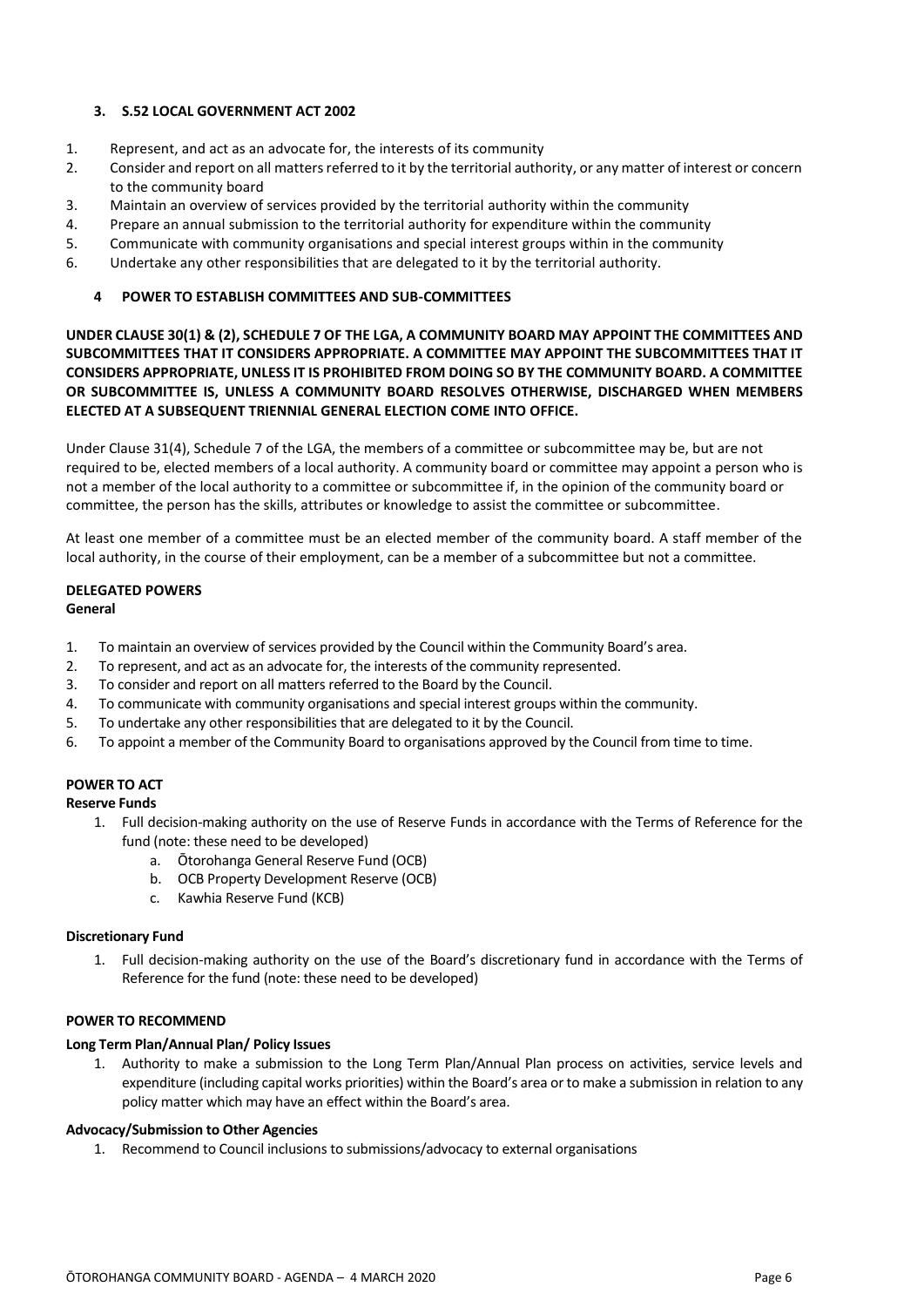## **ITEM 21 UPDATE ON THE ŌTOROHANGA COMMUNITY BOARD WALK AROUND ŌTOROHANGA TO: CHAIRPERSON AND MEMBERS ŌTOROHANGA COMMUNITY BOARD FROM: COMMUNITY FACILITIES OFFICER DATE: 4 MARCH 2020**

#### **Relevant Community Outcomes**

- The Ōtorohanga District is a safe place to live
- Ensure services and facilities meet the needs of the Community
- Foster an involved and engaged Community

#### **Executive Summary**

In 2019, the Ōtorohanga Community Board walked around Ōtorohanga and complied a document identifying areas of concern or possible improvement. This report provides further feedback to the Community Board on the steps taken since the previous report.

#### **Staff Recommendation**

It is recommended:

That the report be received

#### **Report Discussion**

Each item raised is recorded in the table below along with associated comments.

| <b>ITEM</b>                                                                                                                                                    | COMMENTS / STATUS AS AT 29/7/19                                                                        | <b>SERVICE</b><br><b>REQUEST</b><br><b>NUMBER</b> | <b>Expected</b><br><b>Completion</b><br>Date |
|----------------------------------------------------------------------------------------------------------------------------------------------------------------|--------------------------------------------------------------------------------------------------------|---------------------------------------------------|----------------------------------------------|
|                                                                                                                                                                |                                                                                                        |                                                   |                                              |
| Pou showing signs of fading and<br>algae growth.                                                                                                               | Quote<br>has been<br>accepted<br>now<br>awaiting contractor to complete job                            | 1902072                                           | 31 March 2020                                |
| Expedite the completion of the<br>memorial cannon and<br>return<br>them to the park.                                                                           | Jared has now taken over this project.                                                                 | 1902073                                           | 31 March 2020                                |
| Millennium "Te Rohe Potae"<br>sculpture base (raw pounamu)<br>needs cleaning, plaque at the base<br>to be replaced. Descriptive story<br>panel needs cleaning. | Staff and designer are finalising the<br>proof of the map in order to replace<br>the sign.             | 1902075                                           | 6 March 2020                                 |
| Faded yellow line at the edge of<br>the platform.                                                                                                              | This work has been programmed to be<br>done in conjunction with the painting<br>of the railway station | 1902079                                           | 20 March 2020                                |
| Remove Flaxes at railway station                                                                                                                               | Programmed to be completed                                                                             | 2000595                                           | 13 March 2020                                |
| Renewal of Otorohanga entry<br>signs near the cemetery?                                                                                                        | Completed                                                                                              | 1902076                                           |                                              |
|                                                                                                                                                                |                                                                                                        |                                                   |                                              |

#### **Jared le Fleming COMMUNITY FACITILITES OFFICER**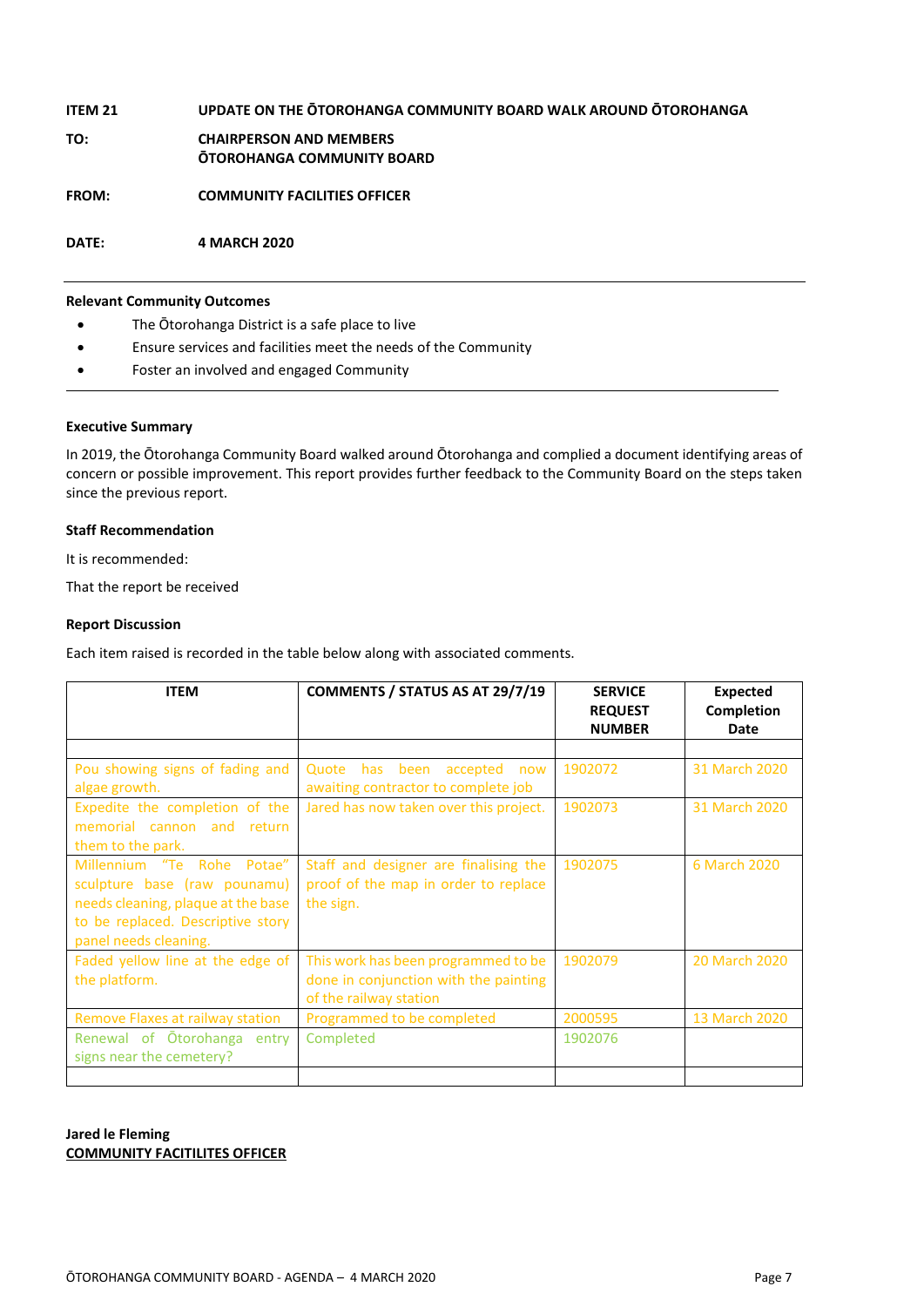#### *REPORTS 22 - 23 WERE RECEIVED BY THE ŌTOROHANGA DISTRICT COUNCIL AT THE MEETING OF 18 FEBRUARY 2020*

**ITEM 22 ROUTINE DISTRICT LIBRARY REPORT**

**TO: CHAIRPERSON AND MEMBERS**

**ŌTOROHANGA COMMUNITY BOARD**

**FROM: DISTRICT LIBRARIAN**

**DATE: 4 MARCH 2020**

#### **Relevant Community Outcomes**

Ensure services and facilities meet the needs of the Community

#### **Executive Summary**

This report outlines activities at the Ōtorohanga District Libraries for the period October 2019 to January 2020.

#### **Recommendation**

It is recommended that:

1. The District Librarian's quarterly report be received.

#### **Library Staffing**

Student shelver Jodie Oliver resigned from her position at the end of January to attend school outside the district. We have appointed Ōtorohanga College student Dianne Bailey as her replacement. Dianne has been a regular library patron since she was a primary school student.

At Kawhia Library, Annette McGregor has stepped in to provide staffing coverage for Linda Wix, as required.

#### **Library Programmes**

*Christmas Crafts*

On Wednesday 18 December we held a Christmas craft-making session in the Library. Around 16 participants created an ornament and a Christmas card, and decorated their own wrapping paper.

Thanks to Molly and Fiona's preparation, the children were absorbed in their tasks and the morning went very smoothly. Several families stayed on after the programme to choose books for the holidays.

*Summer Holiday Reading Programme*

Approximately 60 children and adults attended the finale of our summer holiday reading programme *"The Great Reading Carnival"* at the St John's Ambulance Hall on Wednesday 29 January.

Councillor Annette Williams presented certificates and books to the 30 children who successfully completed the six-week programme. The audience were treated to a very professional and lively performance from entertainers "Circus in a Flash" and everyone then enjoyed a Subway lunch together.

Our summer reading programme (supplied by the E.C. Read'N Trust) is focussed on maintaining children's literacy skills throughout the summer break. One parent commented:

*"Fantastic programme – often tell people how good it is".*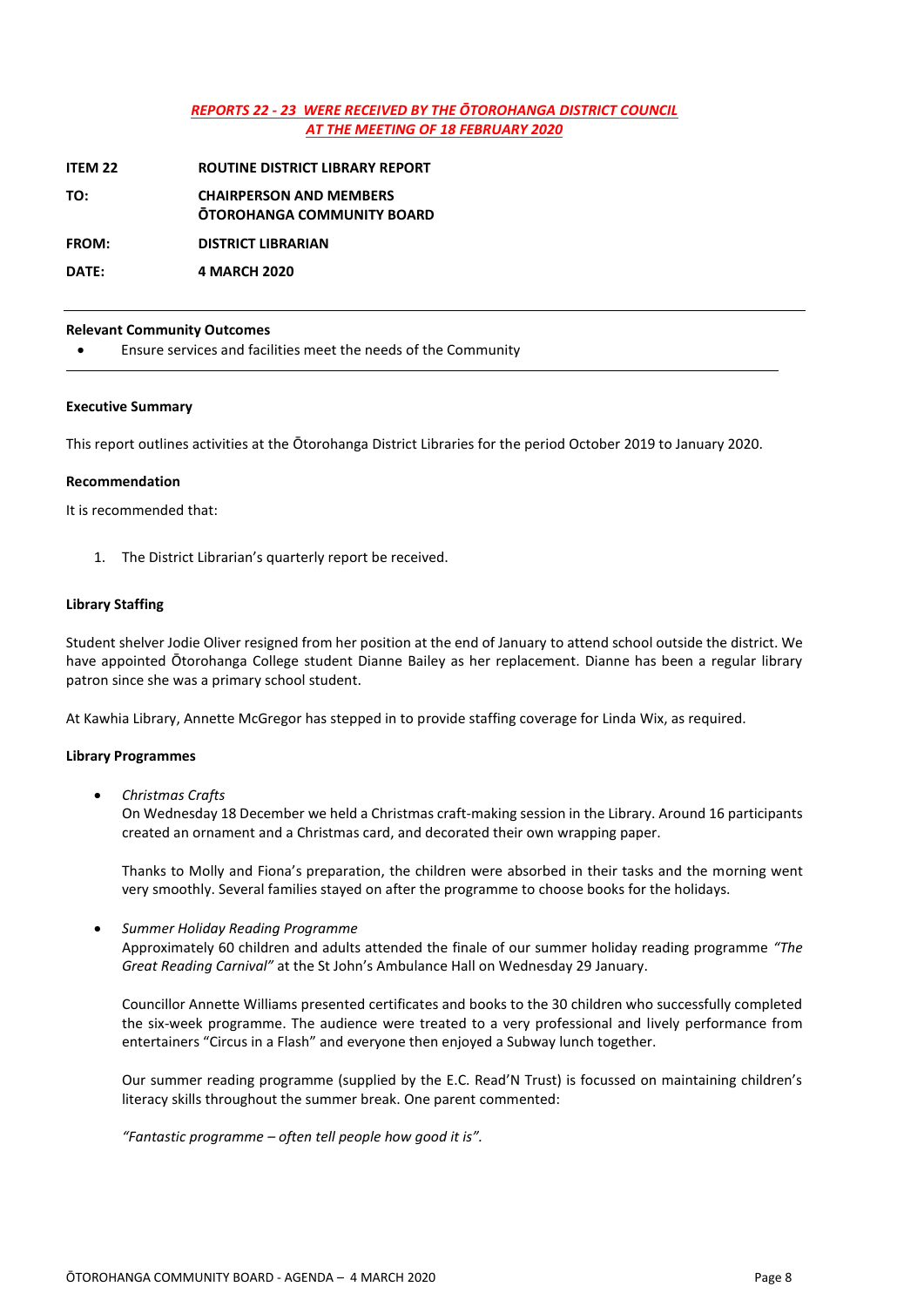#### *After-school Lego club*

Library staff have decided that for 2020 we will schedule the Lego Club on the last Tuesday of the month at the Library. This should allow staff more time to plan for each session, and make the logistics easier to manage.

#### *Wriggle & Rhyme*

Our long-standing Wriggle & Rhyme programme for pre-schoolers re-commences for 2020 on 14 February. New parents and their 0-2 year-olds continue to enjoy participating in this programme, and library staff have added new elements (such as a story reading) to keep the sessions engaging for all.

*Oto Tots/Storytime*

Staff have been evaluating our programme for 2-4 year-olds. A significant amount of staff time and effort has been required to prepare and present the Oto Tots programme and attendance numbers at some sessions have been disappointing. We will experiment with a more story-based session for Term 1 and work at building on relationships with parents and caregivers.

*Adult Book Discussion Group*

The book discussion group will re-convene monthly in the Library for 2020. Our staff have prepared a schedule of reading challenges for members for the year ahead.

|                              | <b>Number of sessions</b> | <b>Total Number of Participants</b> |
|------------------------------|---------------------------|-------------------------------------|
| Wriggle & Rhyme              |                           | ჩ5                                  |
| Oto Tots                     |                           | ٦d                                  |
| Lego Club                    |                           | 19                                  |
| <b>Book Discussion Group</b> |                           | 1 Q                                 |

#### **Programme Attendance Statistics** *(Term 4, 2019)*

#### **Kawhia Library Collection**

Collections of books from Ōtorohanga Library are sent to Kawhia Library on a regular basis. Currently there are around 200 items on six-month loan. Books are chosen by Ōtorohanga staff according to guidelines from Kawhia Library staff and include a selection of popular fiction, large print and general non-fiction.

Items requested by residents at Kawhia (including audio books) are supplied either from Ōtorohanga stock or via the inter-library loan system.

During 2019, we embarked on a project to withdraw old, non-issuing books from Kawhia Library. To date, 282 items have been removed and sent to Ōtorohanga for recycling. We now regularly assess items which have not been issuing at Ōtorohanga for possible transfer to the Kawhia collection.

#### **Aotearoa People's Network Kaharoa (APNK)**

Our public computers continue to be in steady demand – on occasion during the school holidays all four Chrome stations and four Chromebooks were in use by customers.

The APNK staff will be offering learning sessions (via Zoom meeting) for library staff throughout the country. These sessions should help to keep us informed about ways to solve problems and provide a better service for our users.

The name and password for the publicly-available APNK Wi-Fi will be changed during March. Publicity materials will be made available to advise customers of the changes.

At Kawhia, the Wi-Fi connection is definitely the most popular APNK service. Library staff report that customers have had difficulty adjusting to the Chrome station's operating system.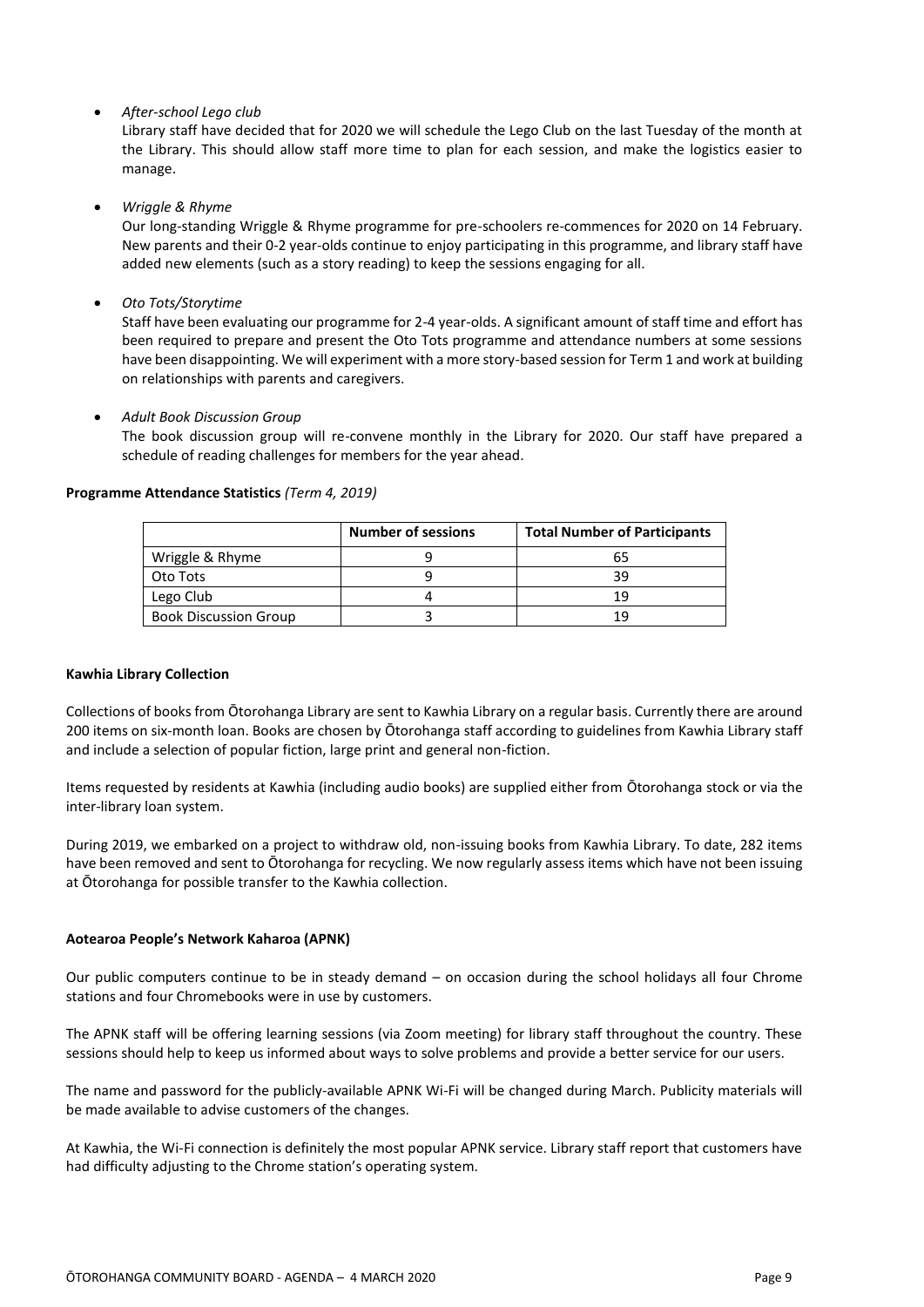#### **Kōtui Library Managers' Meeting**

I attended this meeting at the Department of Internal Affairs, Wellington, on 11-12 November. There are currently 39 councils which are members of this consortium with (I understand) a further two councils due to join during 2020. Over 60 staff from participating libraries attended.

Much of the meeting agenda consisted of updates from the staff at the Kōtui/APNK office in Christchurch relating to product usage and enhancements. Ensuring privacy of our users' data is a concern and there are plans to improve the management of service requests. A formal re-tendering process may be required by the DIA for the Symphony software used by the consortium.

Kōtui member libraries have established a Cataloguing Working Group and a Customer Experience Working Group to advise on best practices and to enable sharing of expertise.

This meeting was a good opportunity to meet a number of library managers that are new to the consortium and to discuss mutual experiences.

#### **Waikato/Bay of Plenty Library Managers' Meeting**

I attended this meeting held in Te Kuiti on Thursday 21 November. Around 20 library managers from the wider region attended, as did Hilary Beaton, the Executive Director of PLNZ (Public Libraries of New Zealand).

Hilary, who is based in Wellington, has reported back on the meeting:

*"A recent trip to the Waikato/Bay of Plenty resulted in a gathering of 20 managers from across the region. It was a great turn-out, and I was reminded yet again of the value of belonging to a network of professional colleagues. As we went around the room to learn of the pressing challenges and achievements of each district library, the same themes emerged; the relationship with Council, the issue of freedom of speech, staffing or lack of, customer service vs customer experiences, increase in anti-social behaviour, new builds versus refurbishments, eradicating barriers to services and programmes, alternative paths to revenue generation, implementing new technologies whether RFID or VR, changes in the library sector including retirements and recent appointments."*

#### **Usage Statistics**

*Ōtorohanga Library (1 July 2019 to 30 January 2020)*

|                                 | 2019/20 | 2018/19 |
|---------------------------------|---------|---------|
| In-person visits                | 19,042  | 20,218  |
| <b>Materials Issued</b>         | 21,433  | 22,666  |
| e-book & e-audiobook Downloads  | 852     | 524     |
| <b>Computer Sessions (APNK)</b> | 3,233   | 3,764   |
| Wi-Fi Sessions                  | 10,690  | n/a     |
| <b>New Members</b>              | 142     | 142     |

*Kawhia Library (1 July 2019 to 30 January 2020)*

|                             | 2019/20 | 2018/19 |
|-----------------------------|---------|---------|
| <b>Materials Issued</b>     | 1.125   | 1.072   |
| PC Computer sessions (APNK) | 42      | 127     |
| Wi-Fi sessions              | 10.393  | n/a     |
| New members                 | b       |         |

Sarah Osborne **DISTRICT LIBRARIAN**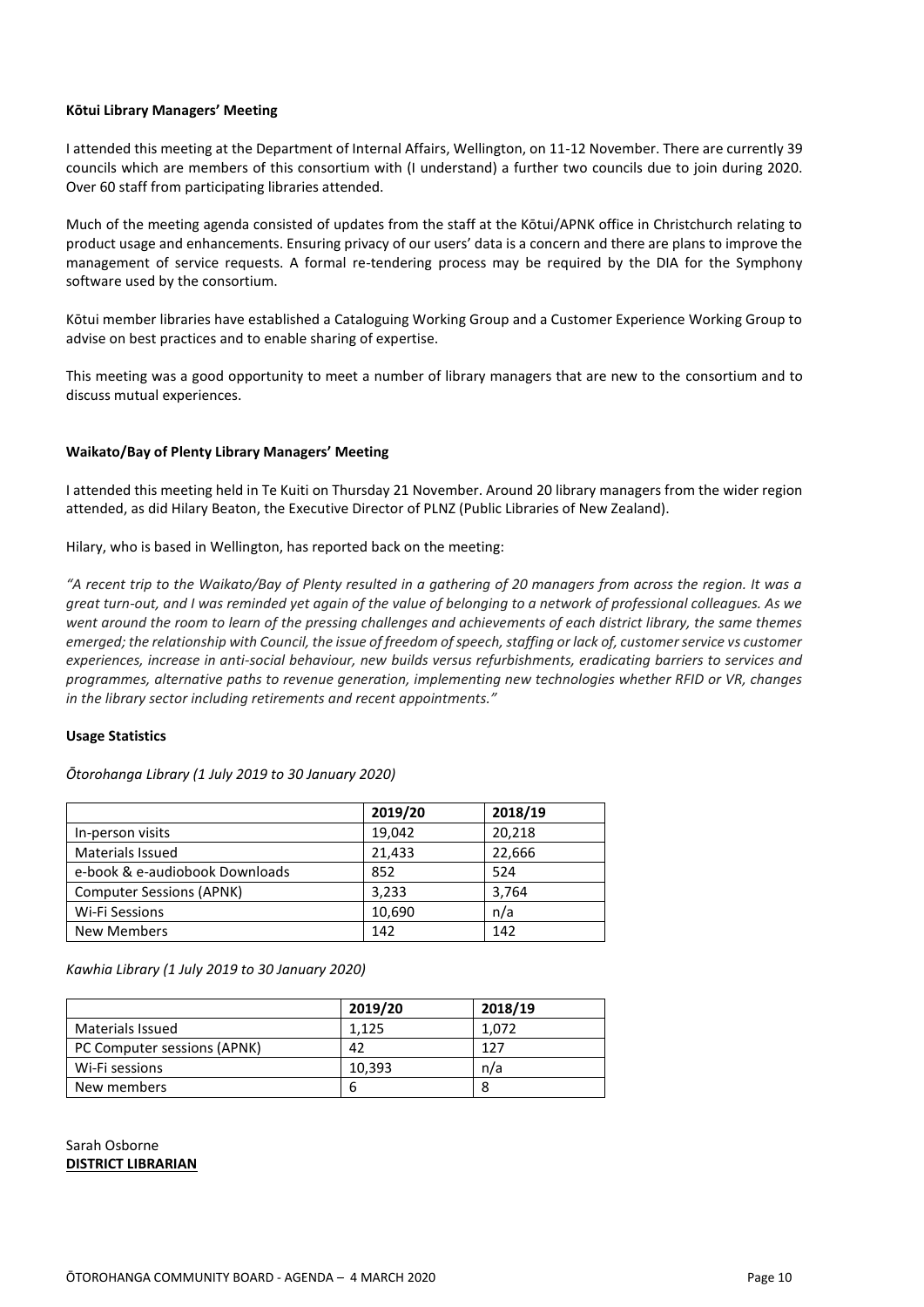#### **ITEM 23 ROUTINE COMMUNITY & ECONOMIC DEVELOPMENT MANAGER'S REPORT TO: CHAIRPERSON AND MEMBERS ŌTOROHANGA COMMUNITY BOARD FROM: COMMUNITY & ECONOMIC DEVELOPMENT MANAGER DATE: 4 MARCH 2020**

#### **Relevant Community Outcomes**

- Ensure services and facilities meet the needs of the Community
- Provide for the unique history and culture of the District
- Foster an involved and engaged Community
- Ōtorohanga District is a safe place to live
- Promote the local economy and opportunities for sustainable economic development

#### **Executive Summary**

This report is to inform Council of the purpose and key focus areas of the Community and Economic Development Manager since the role was established near the end of 2018. Future reporting will be completed on a more routine basis at regular intervals.

#### **Recommendation**

It is recommended that the report is received.

#### **Background**

Ōtorohanga District Council recognises that Community and Economic Development is the key ingredient for a thriving, prosperous and healthy community which in turn leads to greater economic activity and community wellbeing outcomes.

The purpose of the Community and Economic Development Manager role is to provide leadership and support to projects, relationships, processes, and collaborative initiatives that help grow and develop the Ōtorohanga district in support of Council's commitment to Community and Economic Development. This is achieved by:

- Promoting increased iwi and community participation in Council planning, consultation and democratic processes.
- Supporting the development of community initiatives and the capacity of communities and groups to implement their own projects.
- Assisting with brokering and managing external relationships with key stakeholders across the whole public and private sector.
- Advocating and supporting Council's commitment to our partnership with iwi through respectful engagement and collaboration with iwi authorities mandated to represent tangata whenua of the district, recognising and valuing the principles of the Treaty of Waitangi.
- Supporting the growth of the economy through strategic partnerships that enable opportunities for development.
- Facilitating, advocating and promoting sustainable development within the District.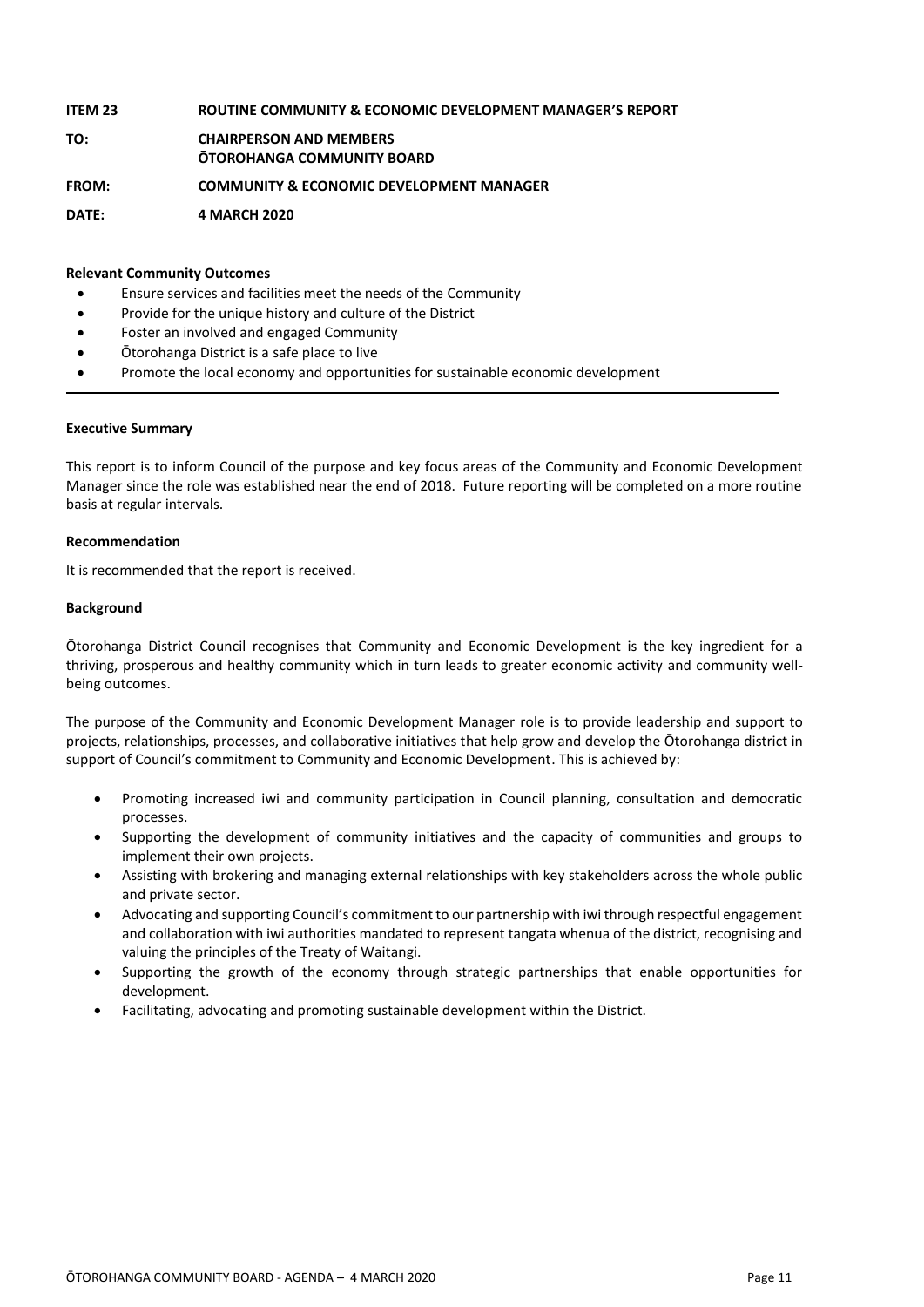The day to day functions (Business as Usual) the Community and Economic Development Manager oversees on behalf of Council are reflected in these key focus areas;

- Funding advice
- Community support
- Project advice and support
- Community Education
- Community Council Liaison
- Consultation
- Policy Advice and Report Writing
- Representation
- Stakeholder Relationships

Below are some examples of the different matters I have been, or are involved in since my role was developed, with many of these requiring ongoing attention to result in positive long term outcomes for our community.

**Ngāti Maniapoto Treaty Settlement** – managing the operational relationship between Council and Te Arawhiti through settlement discussions, leading cultural redress proposals, preparing reports and workshops to Council on Treaty negotiations that involve Council.

**Iwi Relationships –** promoting and brokering iwi relationships with other internal departments and providing advice on the right iwi representatives to include on matters according to each iwi group area of interest.

**Sport Waikato –** managing the review of the Service Agreement, assisting with the development of the District Sports Plan, assisting with District Sports Awards, assisting with the discussion about Bikes in Schools, advising on community workshops to build capability, capacity and financial sustainability across sport and recreation providers.

**Te Waka/SWEAP/Hamilton Waikato Tourism** – managing the day to day relationships and working collaboratively with the Regional Economic Development Agency (Te Waka), Hamilton Waikato Tourism (HWT) and providing project support to the Sub-regional Waikato Economic Development Action Plan (SWEAP).

**Ōtorohanga District Development Board (ODDB)/Ōtorohanga Business Association (OBA)** – acting as a Council point of contact for collaborative working opportunities.

**Social Services Support –** liaising with the Support House, Churches, community groups, other service providers and government agencies to collaboratively support local solutions to current issues.

**Waikato Regional Cycle Trails Network** – representing Council in this regional forum to promote and establish cycle trails in the Ōtorohanga District for local and regional benefits. Heartland Rides are currently being progressed for our district to connect us with the national cycle trail network and further promotional opportunities.

**Walking Access Commission –** representing Council to promote and protect public access for recreational activities on public land within the district. Supporting the facilitation of solutions when issues of conflict arise from competing or conflicting public use for example, trampers on the Te Araroa trail inconveniencing farmers and/or hunters.

**Motorhome Friendly Town Proposal** – project managing the development of this proposal to encourage possible economic benefits by receiving the official status of being a Motorhome Friendly Town. Working collaboratively with other internal departments and external stakeholders.

**Kawhia Projects Trust, New Playground Proposal** – working with other internal departments and key external stakeholders to support the build of the new playground through the appropriate Council processes.

**Girl Guide Hall** – managing the review and investigative work for considerations of the future options for the former Girl Guide hall.

**Council Occupancy Policy Development** – project managing the development of Council Occupancy Policies, working collaboratively with other internal departments and in consultation with affected parties.